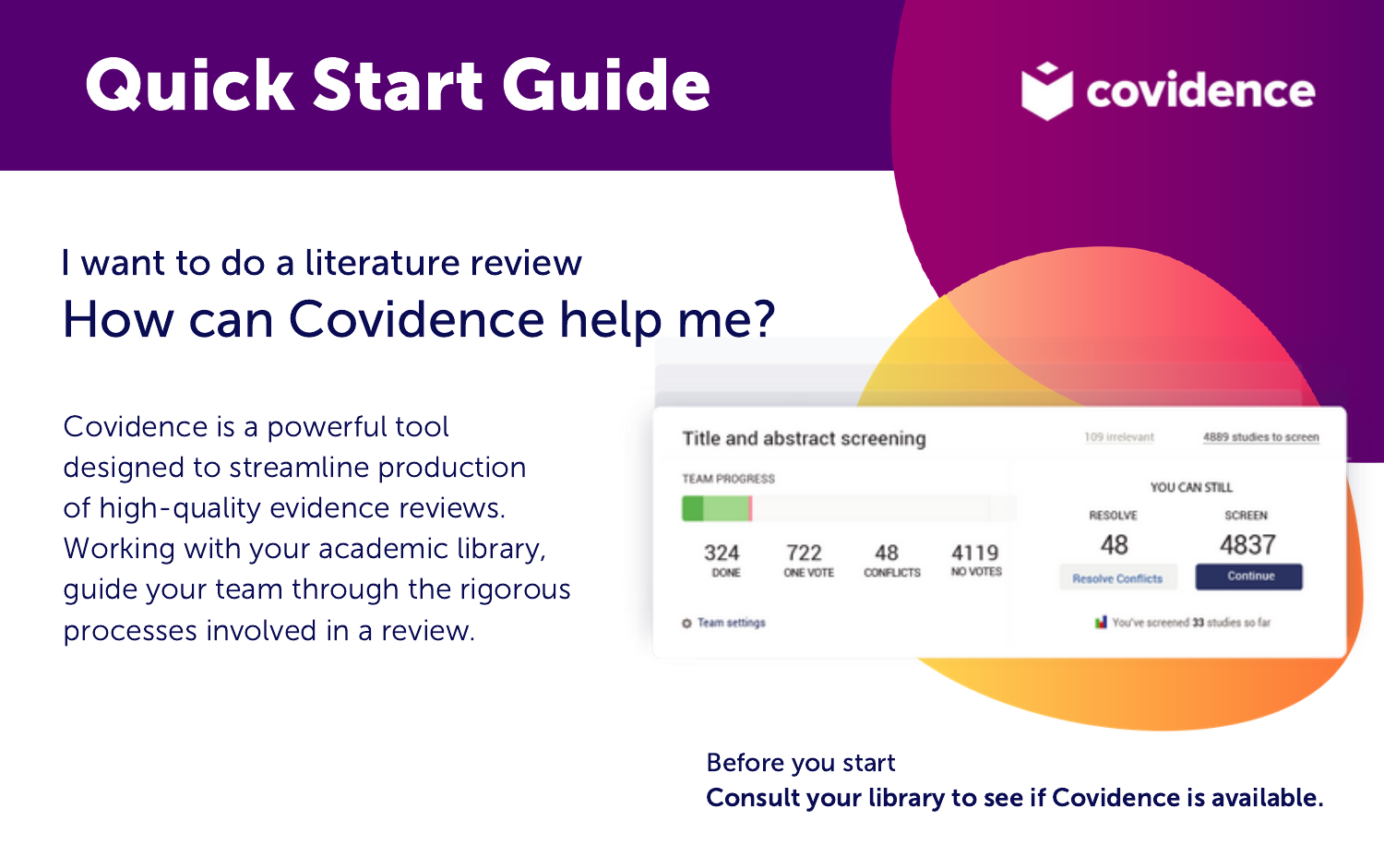

## Get started on your review

Define your research question M

Assemble your team  $\overline{\mathbf{v}}$ 

- Work with your friendly information  $\overline{\mathbf{v}}$ specialist to define and run a search strategy
- 

 $\overline{\mathbf{v}}$ Get your preliminary list of references

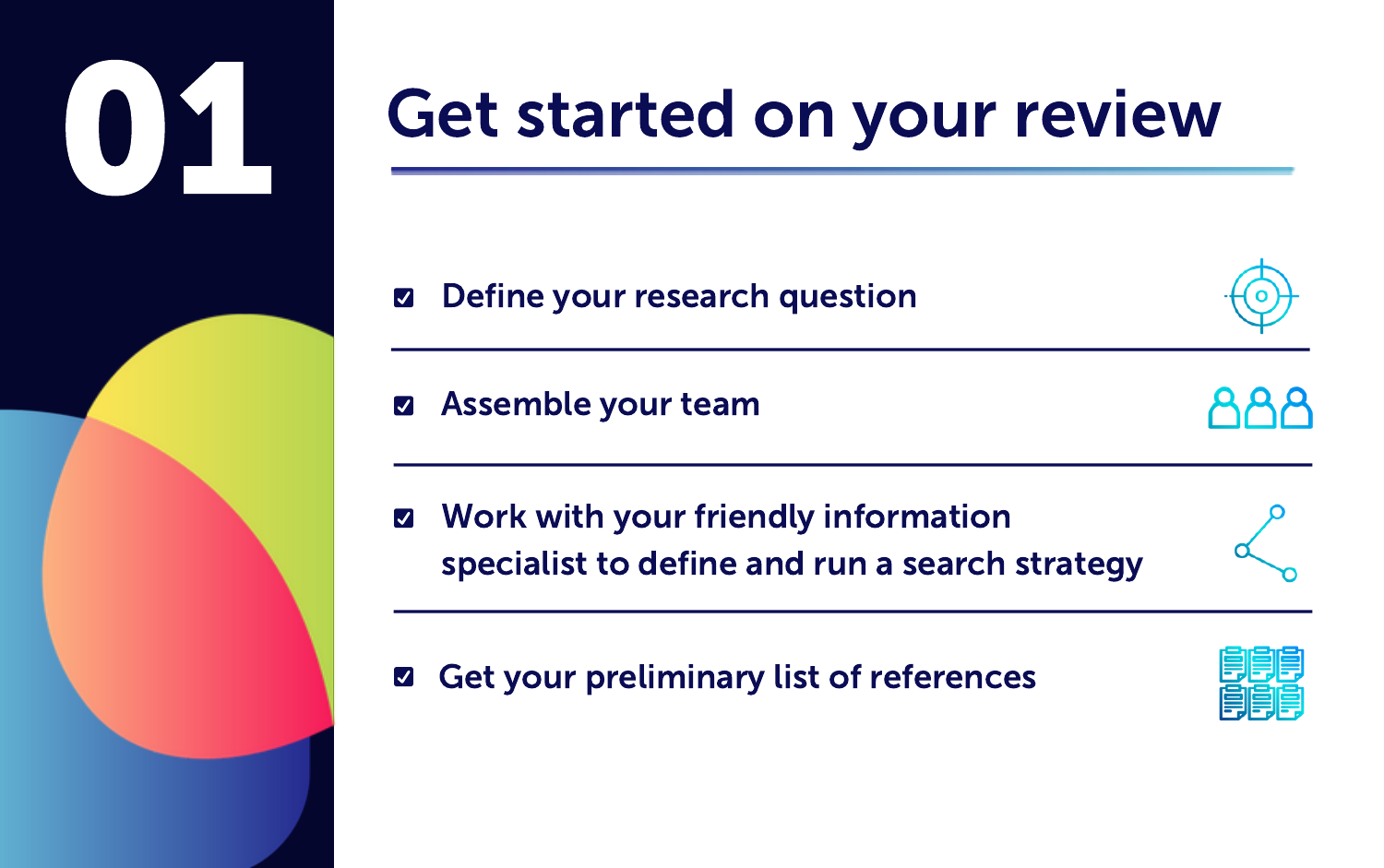## Set up your Covidence project

#### Get your project and your team set up on Covidence:

Each team member sets up an individual account, then one person sets up the review and invites others to join.

SIGN UP/SIGN IN: covidence.org/sign\_in

RESOURCES ON SETTING UP AND SIGNING INTO A COVIDENCE ACCOUNT: tiny.cc/xmfv2y

SET UP YOUR REVIEW: tiny.cc/pnfv2y

#### Start a new review

Are you creating a Cochrane review?

○ Yes ● No

#### Name your review

Use the full working title or an informal working title. You can change this later.

02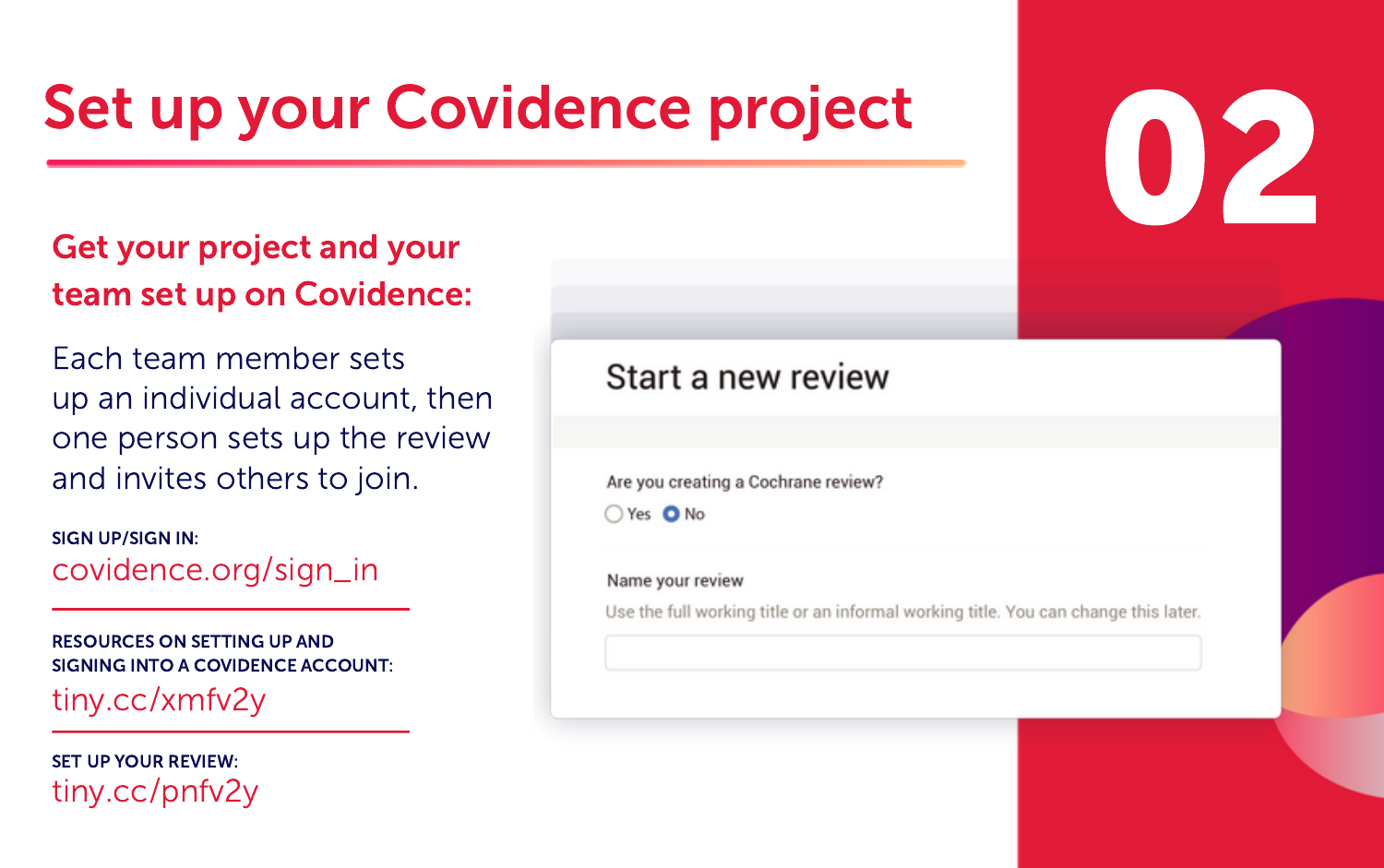## Begin screening your references

 $\leftarrow$  Title and abstract screening

|  |                 | Resolve conflicts 48<br>Screen references 4837<br>Awaiting other reviewer 4                            | Irrelevant references 109 |            |                       |
|--|-----------------|--------------------------------------------------------------------------------------------------------|---------------------------|------------|-----------------------|
|  | $\Box$ All<br>o | <b>Hide highlights</b><br>Show criteria<br>Hide abstracts<br>O Tags +<br>Filter<br>#9272 - Alpert 2019 |                           | Display 25 | <b>C</b> Author<br>No |
|  |                 | Self-perception of social isolation and loneliness in older adults                                     |                           |            | Maybe<br>Yes          |
|  |                 | - Hide Abstract & IDs<br>DOI                                                                           |                           |            |                       |
|  |                 |                                                                                                        |                           |            |                       |

#### You've set up your review and you've run your searches

- you're ready to import your references and start screening with your team!

IMPORT YOUR REFERENCES:

tiny.cc/7nfv2y

SCREEN TITLES AND ABSTRACTS: tiny.cc/0ofv2y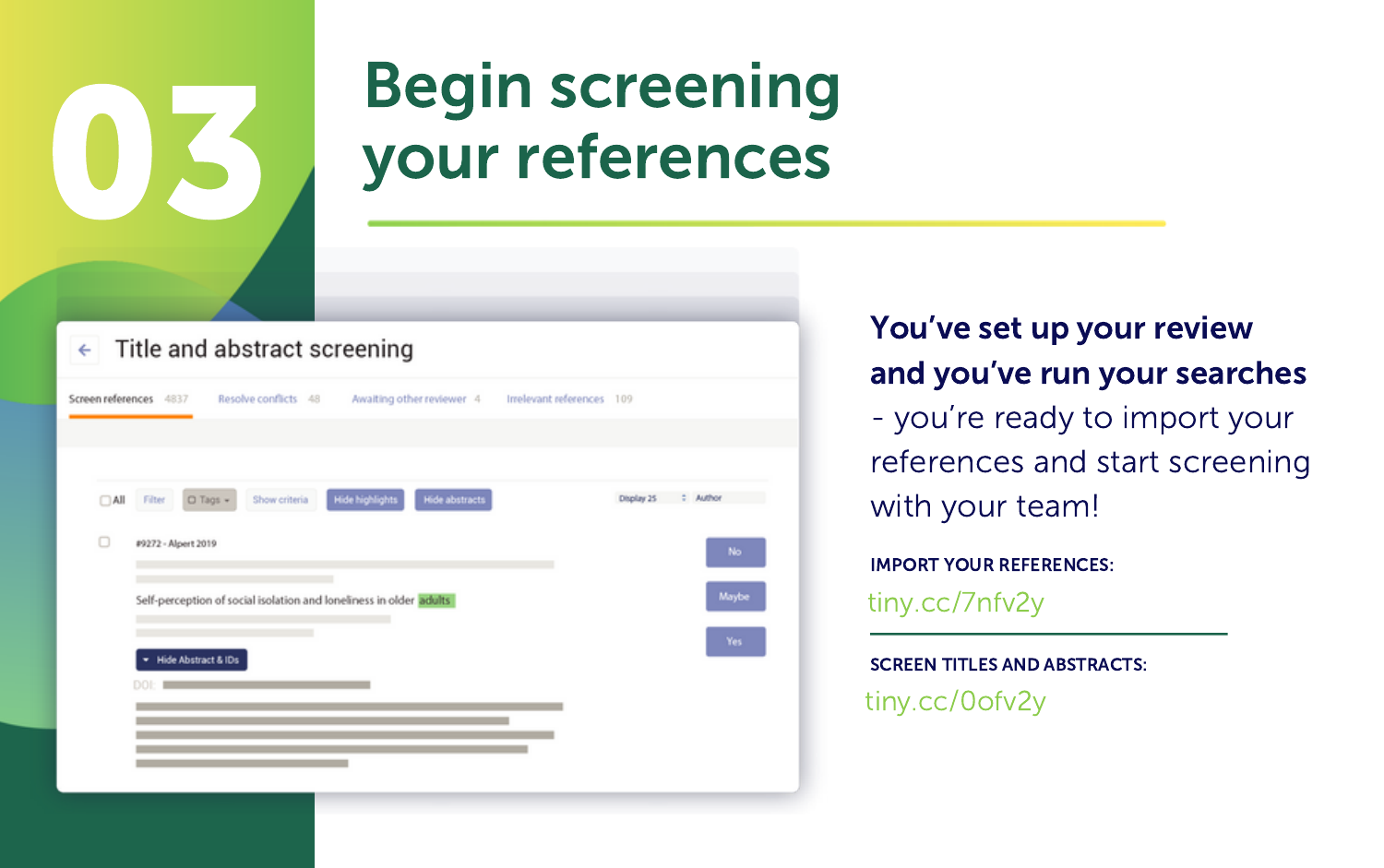## Continue with full text review

title and abstract screening, you'll have a much smaller list of studies that you want to review in more depth.

You're ready to do full text review!

tinyurl.com/tbo7hx6 FULL TEXT REVIEW:

IMPORT PDFS FOR FULL TEXT REVIEW IN BULK: tinyurl.com/s3u974d

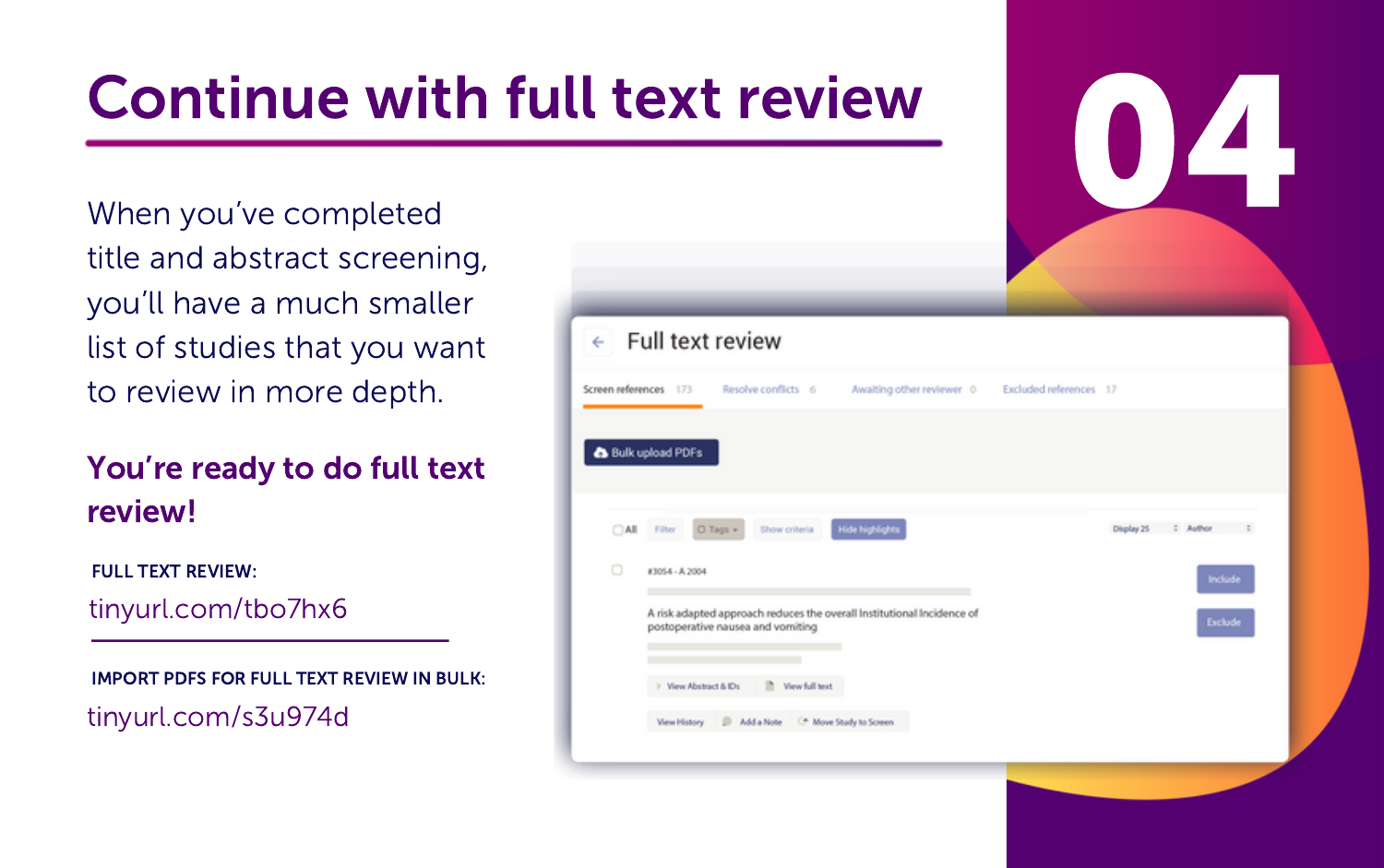# 05

## Complete quality assessment and data extraction



You're ready for the most intensive task in your review; assessing the methodological quality of your included studies and extracting data relevant to answering your research question.

https://support.covidence.org/help/in troducing-extraction-2-0

STARTING DATA EXTRACTION: STARTING QUALITY ASSESSMENT: tinyurl.com/yx2wgfzq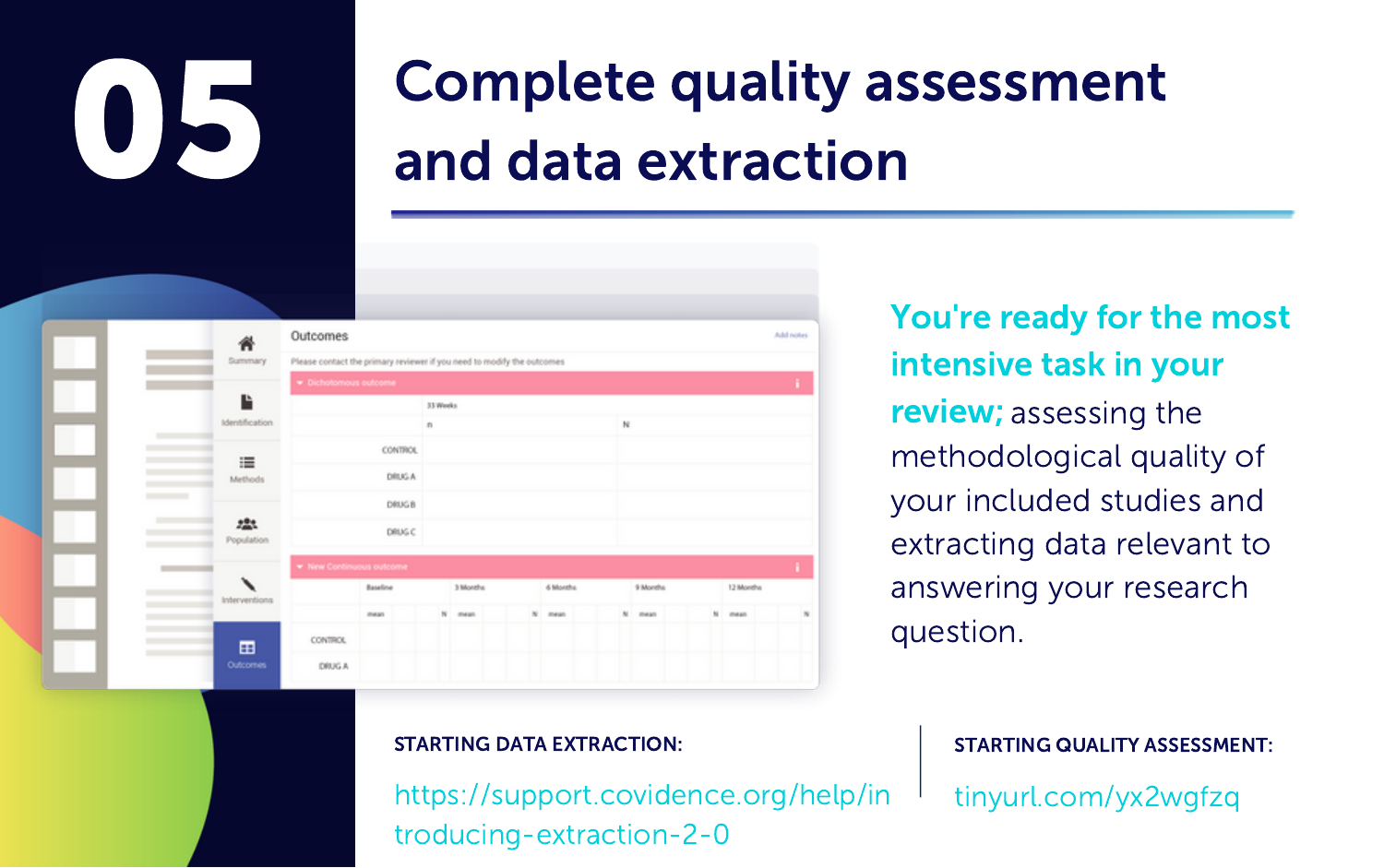## Finish and export data

You can export reference lists or data at any stage of your work in Covidence to meet the needs of your research project.

EXPORT REFERENCE LISTS: tiny.cc/wzfv2y

EXPORT TO EXCEL: tiny.cc/q0fv2y



06